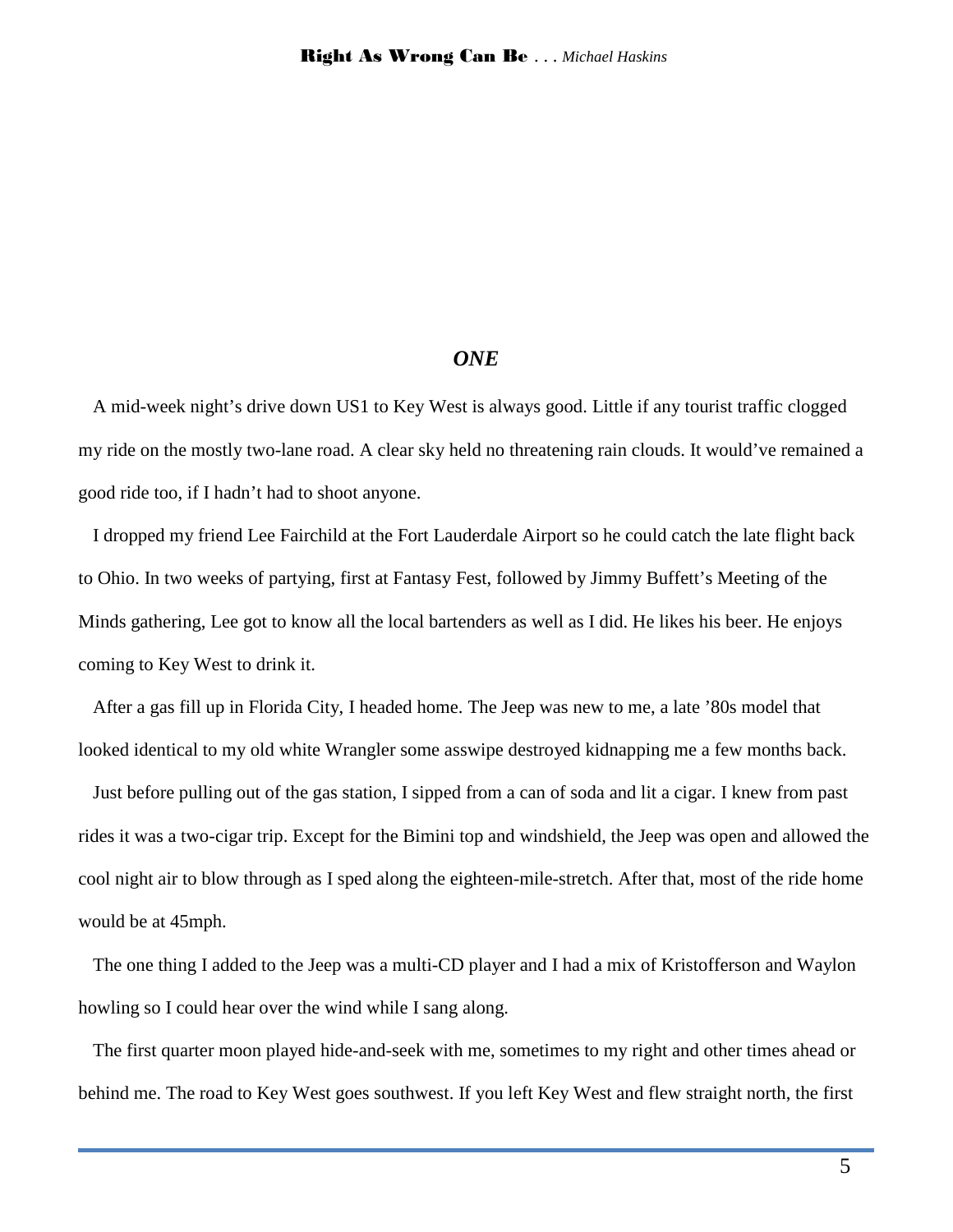city you'd find is Naples on the west coast of Florida, not Miami.

It's a two and one-half-hour ride, if you don't have to stop. I still ached in places where the punk kid beat me with a rubber garden hose whenever the questioner didn't like my answers. Being a victim isn't fun. They're dead. I'm not. I guess I won. I paid a price for being the winner and that was more wear and tear to my body than anyone should have to deal with.

I stopped twice along the dark road before Marathon, to walk and stretch away the stiffness. Relieved myself in the mangroves too and that probably broke a state or federal law.

In Marathon, I finished the warm coke and lit my second cigar. Someone had pulled in the sidewalks, so I drove on through, sorry I missed Keys Fisheries for a late meal. My arms and shoulders stiffened up as I approached Big Pine. A few miles south of the sleeping village, I pulled over where a dirt road leads into the mangroves and sea grape bushes.

The moon and countless stars filled the black sky, offering a frail light at the side of the road. The shrubbery hedge before me turned into mystifying shadows. Two cars passed and then the road ahead looked like a black wall. I rotated my shoulders and the stiffness fought back. With my best effort, I could touch my knees as I bent forward before the pain became unbearable. Not the worse shape of my life, but far from the best.

As a rule, circling the Jeep five or six times while I stretched helped take away the stiffness. The pain I bore, glad because it kept me awake. If I could go without stopping again, I'd be in Key West in an hour, maybe less. I opened the passenger door, got my half-smoked cigar and went to light it. That's when I heard a shrill cry come from the mangroves. The interior light sent a weak beam into the bushes. I couldn't see anything there. I put the cigar back, closed the door and listened.

A rustling somewhere in the dark. A whimper close to the shrouded dirt road. The federally protected Key Deer live in and around Big Pine. These days, the deer are not afraid of people and would've ignored me if I didn't make a loud noise to scare them. I've seen a few Key Deer but never heard one whimper.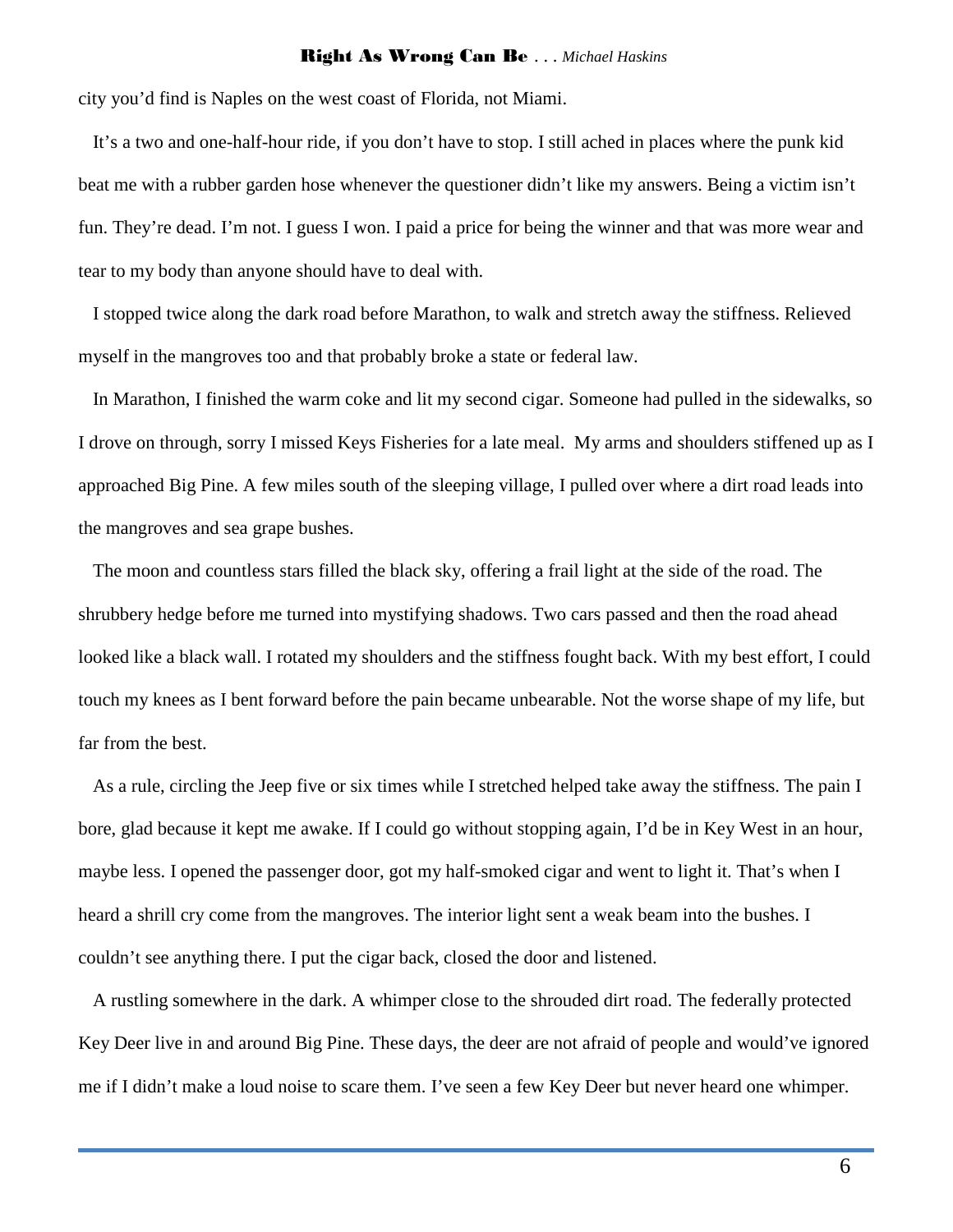Slowly, I walked toward the sound and listened. More rustling off to my right, down into the darkness of the road. If someone wanted to steal the Jeep, they were going to a lot of trouble. I took my Ruger P95, a 9mm semi-automatic from my back. When you carry a gun because you think people are trying to kill you, its paranoia. However, when people have tried to kill you, carrying a gun is foresight.

I slipped off the safety. The black wall stood about ten to fifteen feet down the road. No street lights and only a quarter moon equal impenetrable darkness. I stopped and listened. Nothing was going to get me any further.

Something crawled slowly through the bushes. Whimpering suggested the animal had been hurt. Did gators get lost and live in the shallow waters on the other side of the mangroves? Possible, I told myself. A patch of blackness seemed to push itself forward, toward the road. Low to the ground. Sobbing. Did Key Deer sob? I stayed in the dimness of the moonlight. Murkiness covered everything around me, even US1 seemed to dissolve.

The shadowy image moved into the grayness. At the edge of the dirt road it stopped, sobbed loudly and gradually stood upright. I moved a step or two back, keeping my finger on the trigger of my Ruger.

When driving through the darkness the only thing I heard was the wind howling and my CDs playing. Outside seemed still and silent. Now, surrounded by the night, the silence became loud. I heard wings flap and guessed an owl or hawk had found a field mouse. Splashing sounds suggested large fish had come into the shallow mangroves to feed on the smaller fish. I didn't want to think of gators this close.

Before I saw the headlights, I heard the hum of the semi's diesel engine moving steadily south bound on US1. I kept my eyes on the dark image, now standing still less than thirty feet away. The semi's lights brightened to my right and it quickly moved passed and for a moment highlighted the image that concerned me. I had to look twice to accept that the image fading back to black was a woman. She stood facing me and then turned to the darkness of the dirt road.

The semi's engine hum and bright lights were swallowed by the night.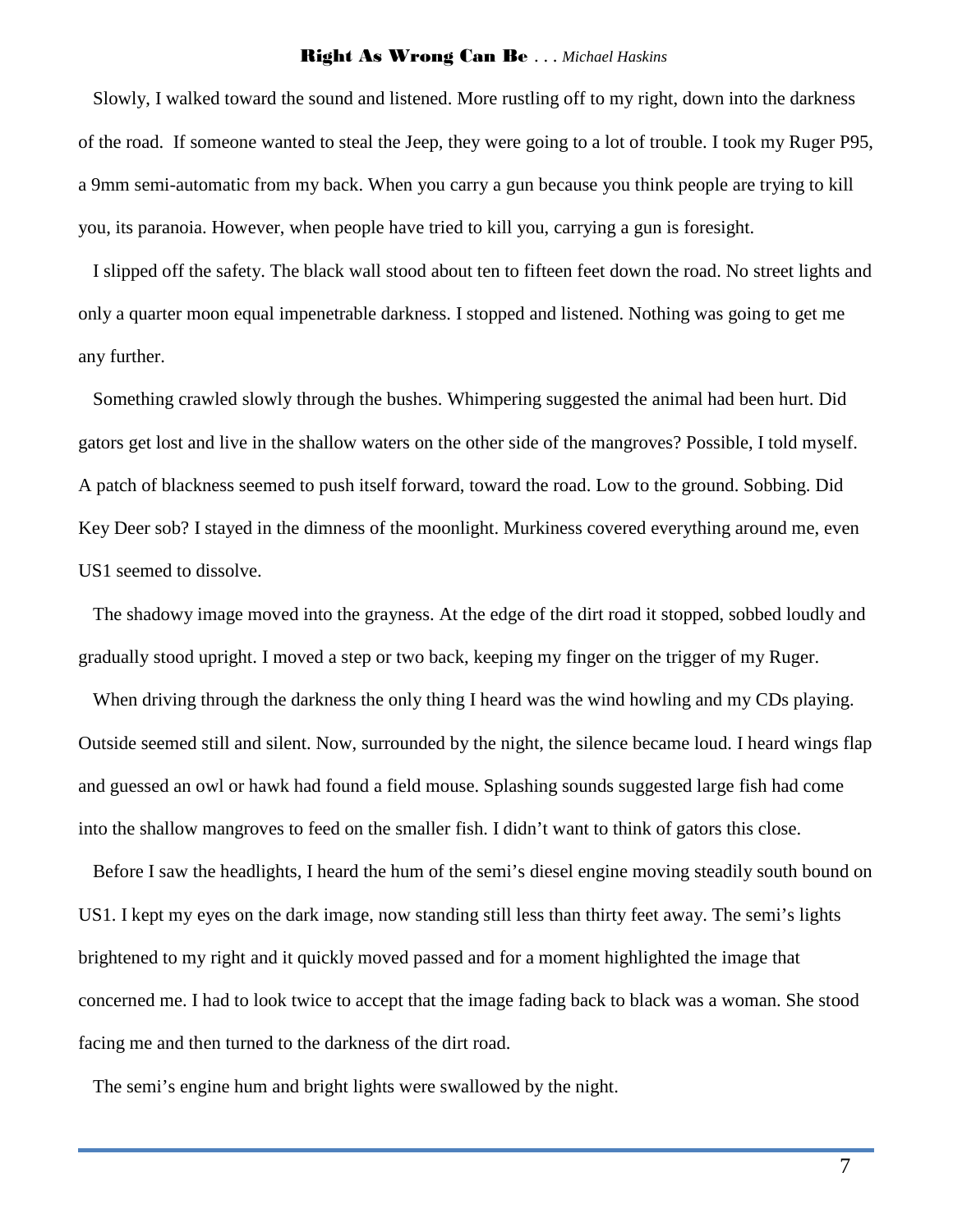"Are you okay?" She didn't answer me. Maybe because the comment was stupid. I knew she wasn't okay. The split-second image I saw showed a woman in rags and dirty from crawling through the muck of the mangroves. When I took a few steps forward, she turned to me and moved into the gloom of the dirt road.

Two voices boomed from the night. "There she is," one said, his accent thick.

"I see her," the other accented voice answered.

Out of the darkness of the road, the woman ran toward me, sending glances behind her and then toward me as if she was deciding which way to run.

Harsh words, spoken in a foreign language shot out from the road. The woman stopped for an instant and then continued toward me. Had she seen my gun? Did it scare her? If it did, the two men yelling scared her more. As she approached, the image turned from a frightened woman into a terrified teenager.

Two burly images burst out of the night behind her. Seeing me, they stopped for a moment and then yelled again and started moving. The teen ignored them and rushed toward me. A few feet away, she stopped. Dirt and scratches covered her face, her hair knotted and unruly, and her dress filthy and torn. She was barefoot.

I motioned her to me. She hesitated until the two men got closer. The Jeep seemed to interest her. She moved and stood behind me.

The two men slowed and separated. They kept coming at me.

"We will take her," the larger of the two said.

The teenager grabbed onto my shirt and I could feel her behind me. The men scared her. They scared me.

"I don't think she wants to go." I raised my gun so they could see it.

With the dim moonlight, I saw that both men were caked with mud also. They had chased her through the mangroves. We were miles from any neighborhood.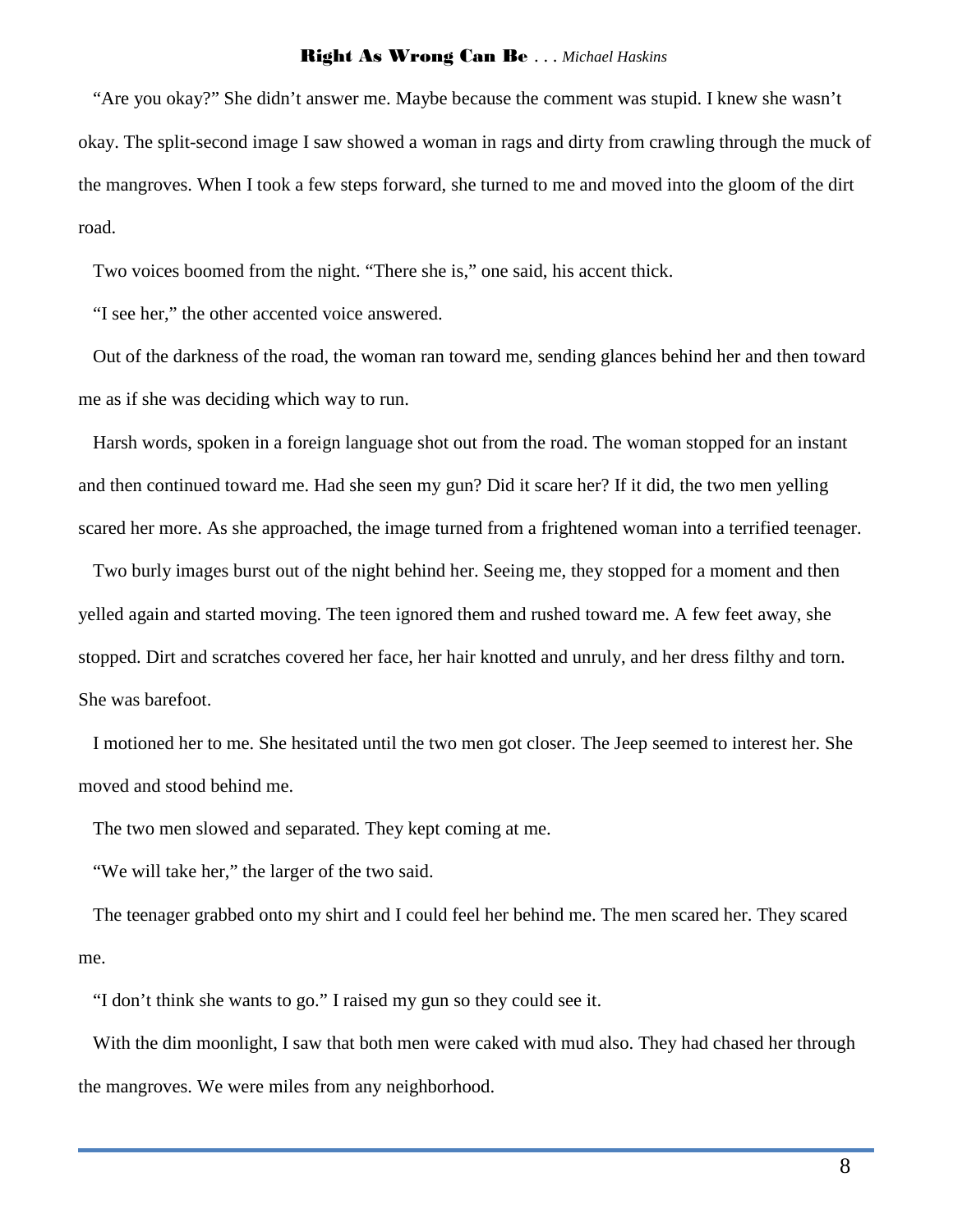They reached behind their backs and brought out guns.

I fired hitting both in the legs. They went down shooting wildly into the night. I shot them each again in the shoulder.

The teenager let go of my shirt and I heard her bare feet on the dirt as she pulled away. She surprised me by not screaming or showing any reaction to the shooting.

Cries emerged from the two men as they slithered on the ground. I kicked their handguns away.

I turned to walk toward the teenager. She slowly moved away, glancing at the Jeep.

"You're okay now." I spoke softly. I stopped, hoping it reassured her as I went to put my Ruger back in its holster.

Something with the ferocity of a moving truck broadsided me. I dropped the gun and hit the dirt hard.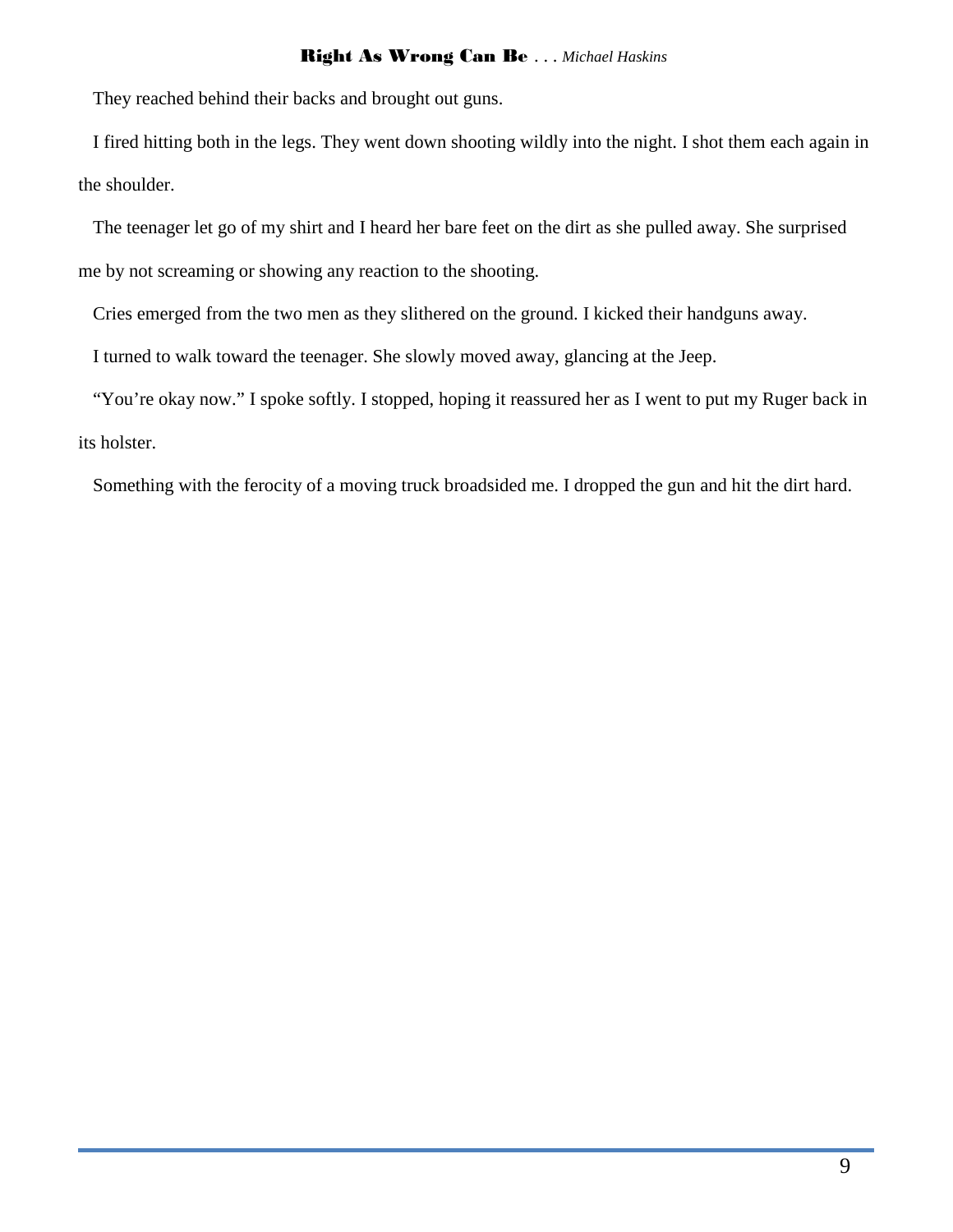### *TWO*

I hit the rock-solid dirt hard and slid along, my face less than an each from the hard ground, for a couple of feet. Lights popped off-and-on in my head. When I stopped, I turned over slowly, and spit pebbles from my mouth. A solid kick greeted my side. My eyes blurred. The night got darker.

Above me stood a man the size of a Sequoia tree-trunk holding a machete, ready to bring it down on my head. His sinister grin widened. I crawled backward, using my arms and legs. He laughed and slashed the air above him with the machete. Then he raised it high and grunted.

Death stared down at me and it wasn't pretty. I knew where the saying 'scared stiff' came from and what it meant. It wasn't that I accepted death. I wasn't sure what else I could do. My Ruger lay somewhere in the dirt, no vehicles passed along US1 and I guessed the teenager took the opportunity to run.

My focus stayed on the machete. I held hopes of being able to move sideways, out of its deadly blow, when he swung it toward my head. Then what? I wasn't sure. He would take me in a hand-to-hand, even if I'd been in good shape.

I saw a small circle of blood near the giant's shoulder before I heard the shot. In rapid motion, more shots peppered his upper body, forming bloody spheres along his chest. The machete came down, hitting the dirt instead of me. His stare went behind me to the right. I turned. The teenager stood there, holding my gun in both hands.

The giant growled and then fell, landing on my legs. I kicked myself free, afraid he'd latch onto me in a death grip. I stood. Pain stabbed at my upper body. She held the gun pointed at me.

The teenager looked toward the mangrove bush. I turned. The two men I'd wounded were gone. The man on the ground didn't move. Didn't make a sound. He was dead. She'd saved my life.

"Thank you." More useless words from me. My concern had to do with her still holding the gun in both hands.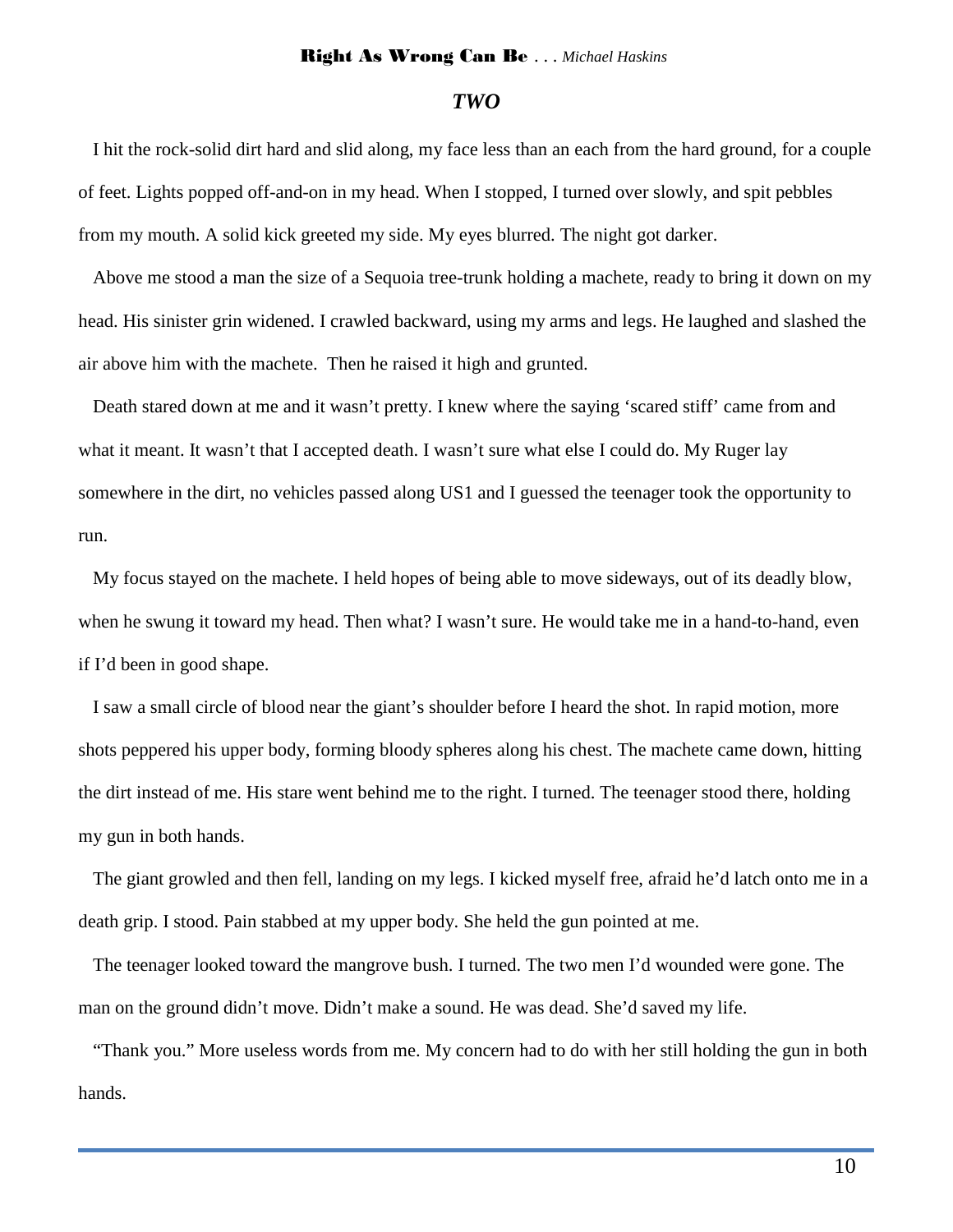I fired it four times. There were fifteen bullets in the magazine and one in the chamber. I hadn't counted the holes in the giant. When I dropped the Ruger there were twelve bullets left. Could she have shot him that many times? If I moved toward her, would she shoot me?

I'd already cheated that bastard death thanks to her and didn't know if she'd shoot or not. What I should do eluded me, but I needed to do something. We had to move, in case those two wounded men had other accomplices.

She didn't respond to my *thank you*. Her gaze finally went to the fallen giant. She stared for a few moments and I began to walk toward her. One hand held the Ruger, pointed downward. I knew how quickly it could move up and shoot, so I continued slowly.

"You're okay." Two steps. "He can't hurt you now." Two more steps.

She didn't respond. It was as if I hadn't spoken. Maybe all she'd been through with these idiots had traumatized her. Jeez, I must have been really tired or the giant's broadside had loosened a few brain cells. Of course, she'd be traumatized! I wasn't sure what she'd been through, but from her appearance and the attitude of the men after her, it hadn't been a moonlit hayride in the countryside.

Gradually, I stretched out my arm, wanting the Ruger. She turned to me suddenly, as if realizing only then that I stood there. Tears left tracks down her dirty cheeks, washing away the caked grime. She turned, walked to the Jeep and handed me the gun as she passed by. Up close, her brown eyes were cold with sadness.

She sat in the seat. I belted her in. Tears still streaked her face.

As I walked behind the Jeep, I released the Ruger's magazine. Four bullets remained. She'd put eight shots into the giant to make him fall. Or maybe she missed a few. I took a loaded magazine from my pocket, put it in the gun and stuck the Ruger into my holster.

US1 remained a wall of darkness. Even so, I looked both ways and then drove into the black womb of the two-lane road. After a while a set of headlights shown ahead. The night lightened for a fleeting moment as